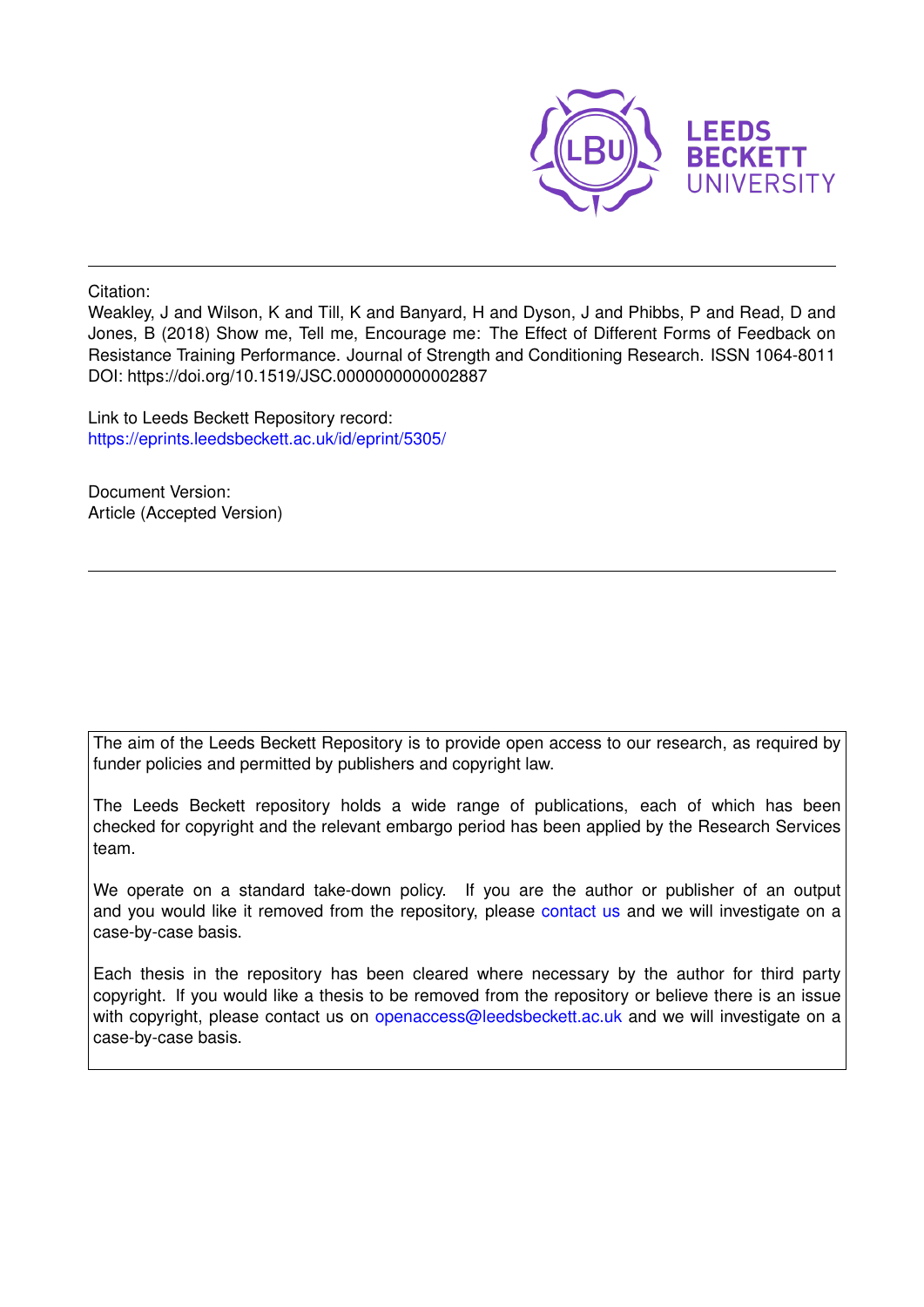Show me, Tell me, Encourage me: The Effect of Different Forms of Feedback on Resistance Training Performance.

Weakley, J. J. S.; Wilson, K.; Till, K.; Banyard, H.; Dyson, J.; Phibbs, P.; Read, D.; Jones, B.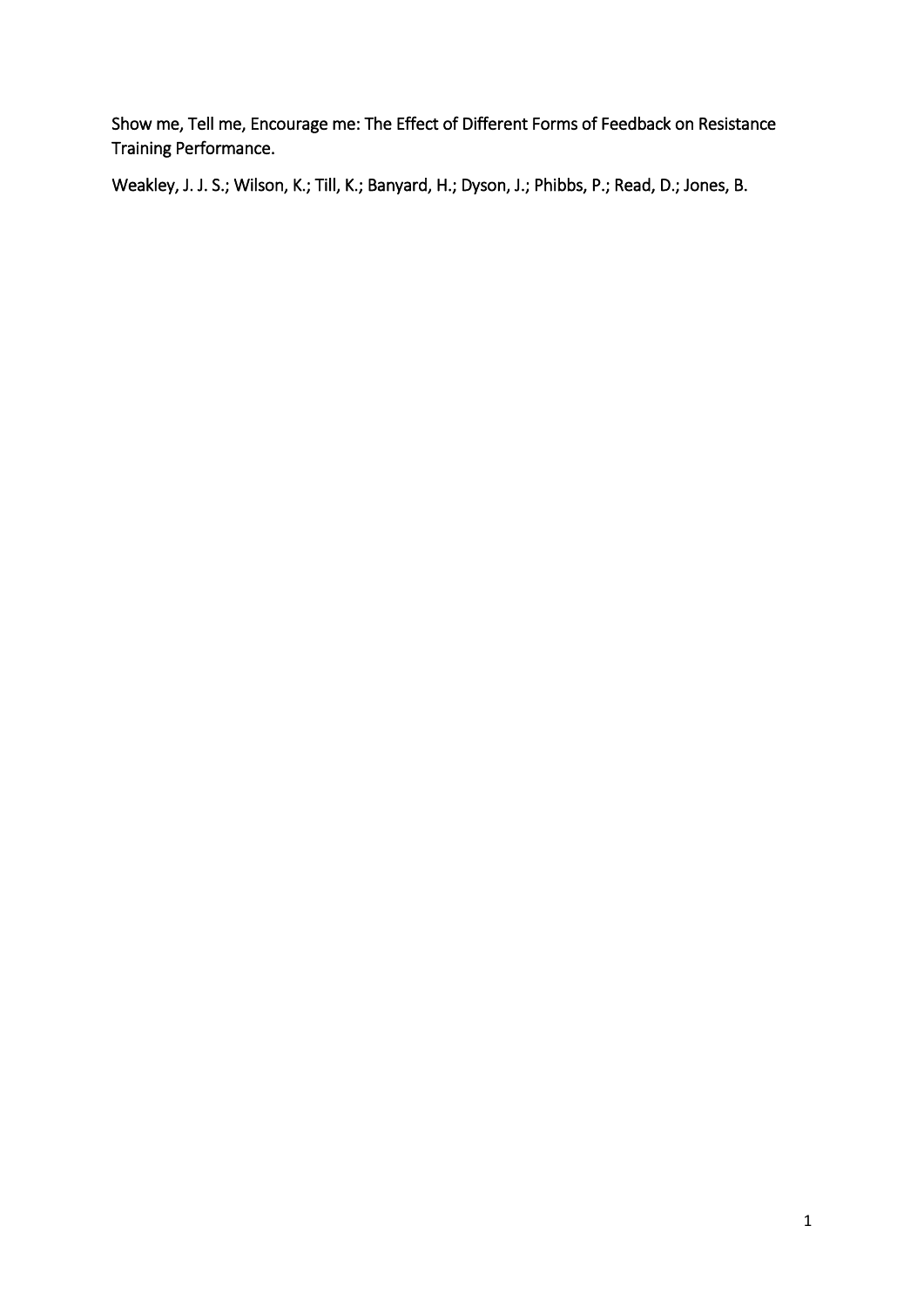#### **ABSTRACT**

When performing resistance training, verbal and visual kinematic feedback are known to enhance performance. Additionally, providing verbal encouragement can assist in the attenuation of fatigue. However, the effects of these forms of feedback have never been compared. Consequently, this study aimed to quantify the effects of verbal and visual kinematic feedback, and verbal encouragement on barbell velocity during the back squat. Furthermore, changes in performance were related to individual reported conscientiousness. Twelve semi-professional rugby union players volunteered to participate in the study which consisted of the subjects completing a set of the barbell back squat across four conditions (i.e. no-feedback (control), verbal feedback of kinematic information (verbal), visual feedback of kinematic information (visual), and verbal encouragement (encouragement)). Additionally, participants completed a questionnaire prior to the study to assess conscientiousness. Magnitude-based inferences were used to assess differences between conditions, while Spearman's rank correlation coefficient was used to assess relationships between conscientiousness and changes in barbell velocity. All three forms of feedback showed *almost certain* improvements in barbell velocity, while differences between interventions were *likely* to *very likely trivial*. Changes in barbell velocity showed *small* to *large* inverse relationships with conscientiousness. These findings suggest that practitioners should supply kinematic feedback (verbally or visually) or, when technology is not available, provide athletes with encouraging statements while resistance training. Verbal encouragement may be of greatest benefit for individuals who demonstrate low levels of conscientiousness. Given these findings, practitioners are advised to use either technology or verbal encouragement to manipulate acute training outcomes.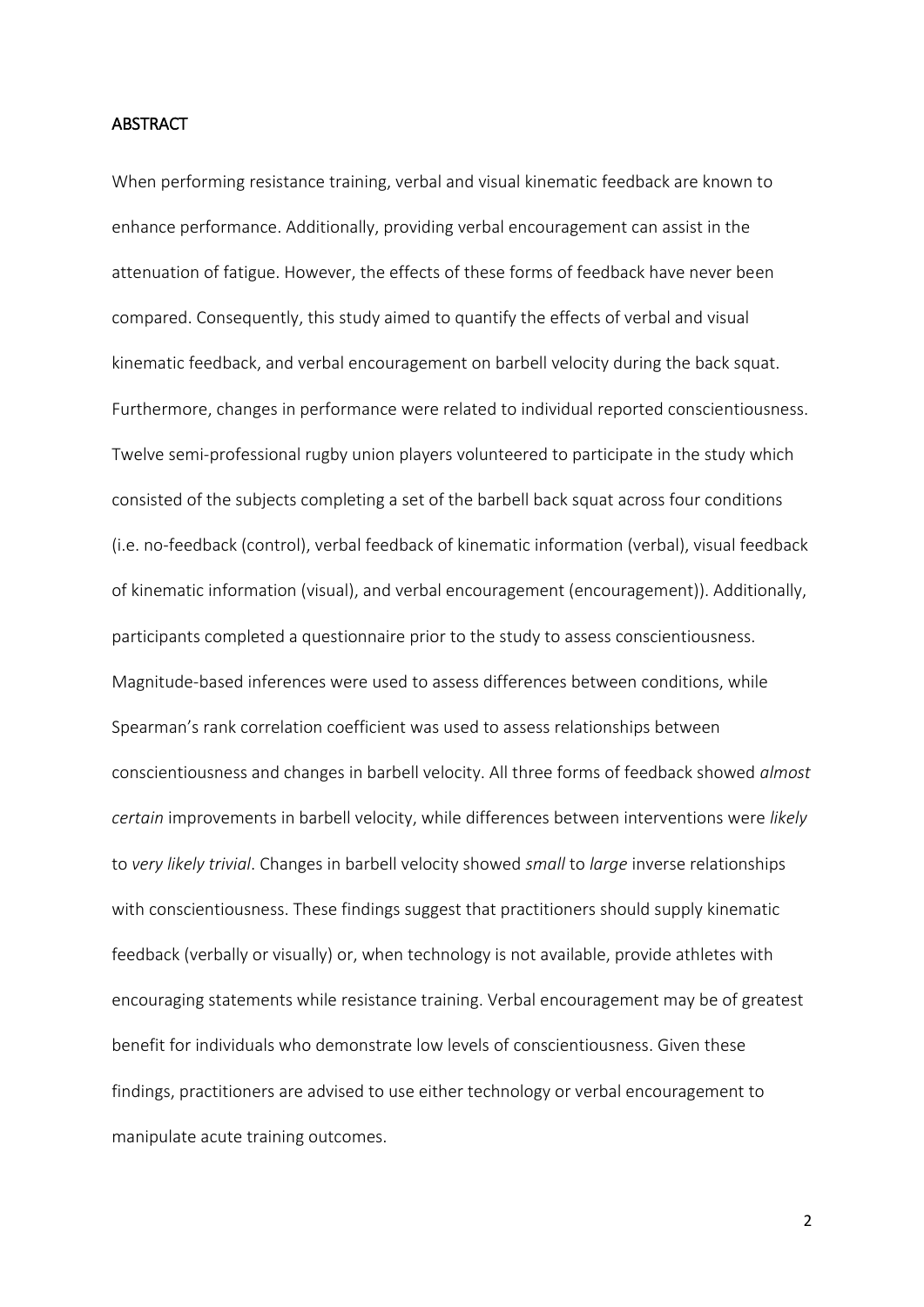Key Words: Verbal encouragement; Visual feedback; Verbal feedback; Conscientiousness,

Velocity, Velocity-based training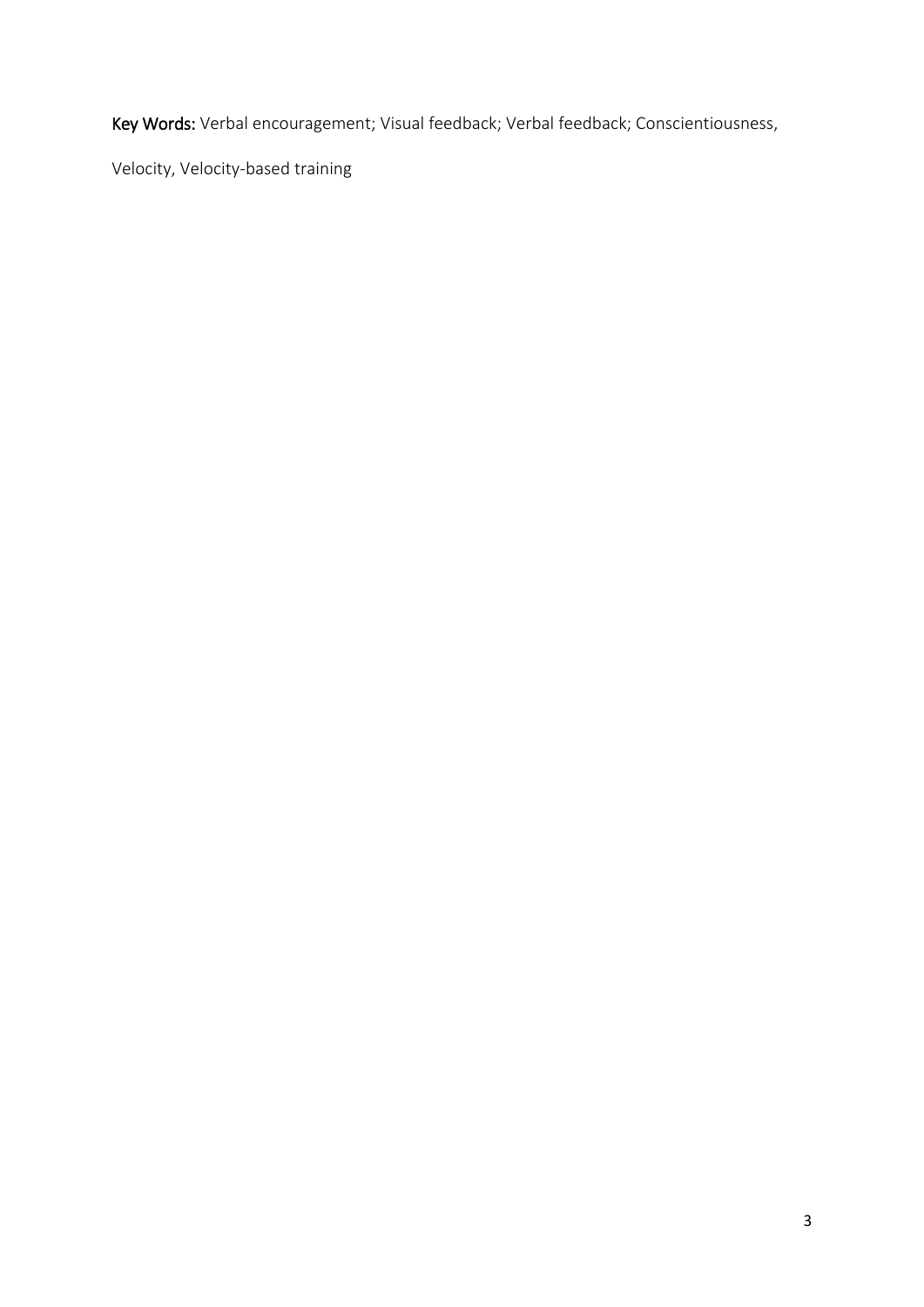#### INTRODUCTION

Resistance training can improve lean body mass, strength, and power (16, 21). Additionally, it is known to augment physical performance (e.g. jump height) which may be of benefit for sporting outcomes (10). To promote these positive adaptations, resistance training needs to be of a high quality that involves athletes producing high kinematic outputs (e.g. power and velocity) (16). However, athletes do not always complete training that maximises these outputs. This may be because of physiological (e.g. neuromuscular fatigue) (19, 25) or psychological mechanisms (e.g. low motivation or conscientiousness) (26, 27). Therefore, finding methods that enhance these traits may be of benefit for coaches and athletes.

One method that has been shown to promote greater kinematic outputs when resistance training has been the delivery of instantaneous kinematic feedback following each repetition (2, 26). Weakley et al. (26) has shown that adolescent rugby union players who are provided visual kinematic feedback when completing the back squat have *almost certain* improvements in mean concentric velocity (percentage difference ±90% confidence intervals (90%CI):  $7.6 \pm 3.6$ ) (26). Additionally, professional rugby union players when verbally provided kinematic information, have shown improvements of 1.3% (±0.7) in peak velocity across multiple sets in the bench press throw (2). These improvements are speculated to occur as a result of externalised focus promoting improvements in motor unit efficiency (28, 29) and greater effort as athletes feel there is an active interest taking place in their training (14). Additionally, these improvements in acute performance have been demonstrated to enhance physical adaptations (e.g. jump performance) in rugby league players (18). However, the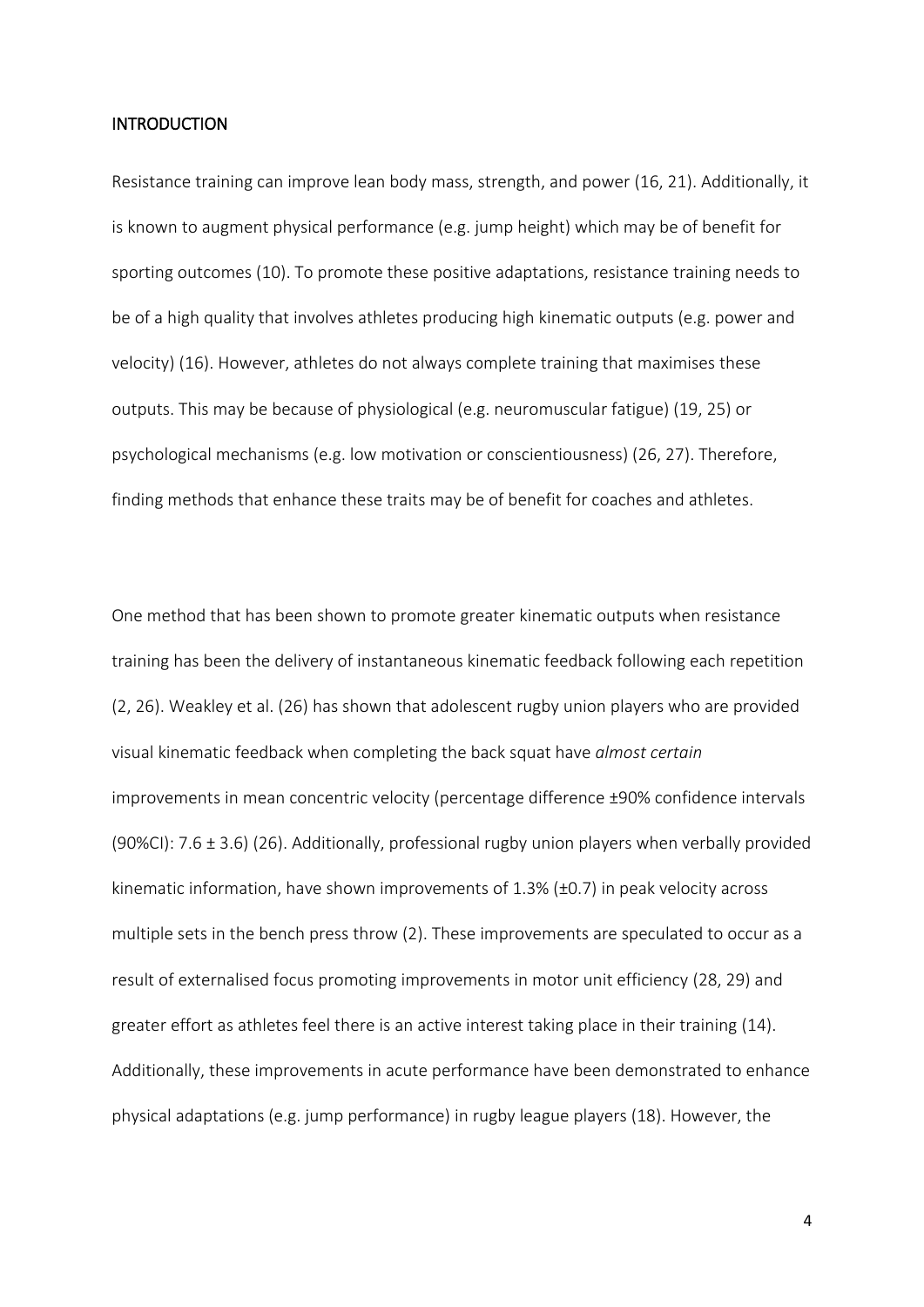provision of kinematic feedback to athletes can require technology that is cost prohibitive to many practitioners.

Alternatively, providing verbal encouragement can be a cost-effective method of enhancing resistance training performance (15). Previous research has shown that physical adaptations and training adherence are greater when a strength and conditioning practitioner is present (20). Additionally, McNair and colleagues (15) have demonstrated that acute improvements in peak force occur (effect size (ES): 0.67) during isokinetic exercise when verbal encouragement is delivered to participants. However, this has been challenged by Campenella et al. (7) who found that peak torque of the quadriceps and hamstrings is unchanged with verbal encouragement. Differences between these findings were thought to be due to the frequency with which encouragement is provided (7) with previous research suggesting that frequent motivating statements (e.g. "come on!") is beneficial for performance (1). Consequently, it is suggested that verbal encouragement is regular and consistent through bouts of high-intensity exercise (1). By providing this support, it is thought that athletes are more motivated to perform and subsequent performance can be enhanced.

Recent investigations have acknowledged that multi-disciplinary research can be of benefit for athletic development (26, 27). Specific personality traits, such as conscientiousness (i.e. behaviour that is "responsible, dependable, persistent, and achievement-orientated" (4)), are known to influence physical performance when performing tests of maximal effort (6). Recently it has been established that, when verbally encouraged, individuals with lower levels of conscientiousness show large improvements in maximal voluntary contraction (9.27%; *p* <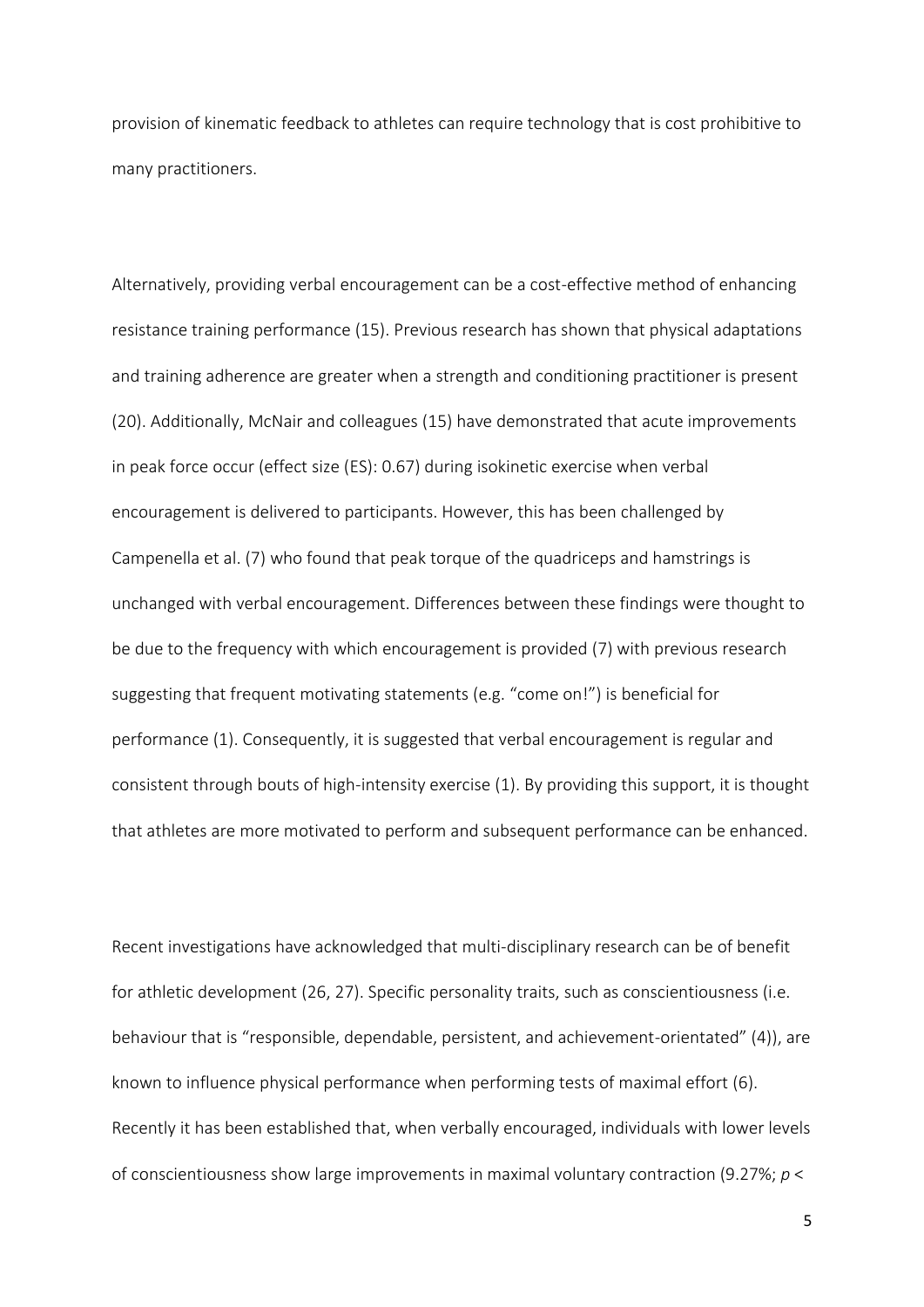0.05) when compared with individuals with greater conscientiousness (6). It has been speculated that by identifying individuals of various levels of conscientiousness feedback methods can be tailored for that individual. However, despite the importance of this personality trait on physical performance (6, 8), its investigation in sports science has been rare. Consequently, the relationship between conscientiousness and various forms of feedback should be further explored.

Several forms of kinematic feedback and verbal encouragement have been investigated and found to have positive effects on resistance training performance (2, 15, 26). This research has particularly focussed on semi- and professional rugby players (2, 18, 26). Additionally, feedback has been shown to affect muscular performance to varying degrees in individuals of differing conscientiousness (6). However, only recently have these claims begun to be explored, with the optimal type of feedback for resistance training not yet known (26, 27). Consequently, the aim of this study was to assess the effects of verbal and visual kinematic feedback, and verbal encouragement on resistance training performance in semi-professional rugby union players. In addition, relationships between conscientiousness and changes in kinematic outputs were also examined. Based upon previous findings (2, 6, 26), it is hypothesised that all forms of feedback will enhance kinematic outputs, and that relationships between changes in barbell velocity and conscientiousness will be observed.

### **METHODS**

#### Experimental Approach to the Problem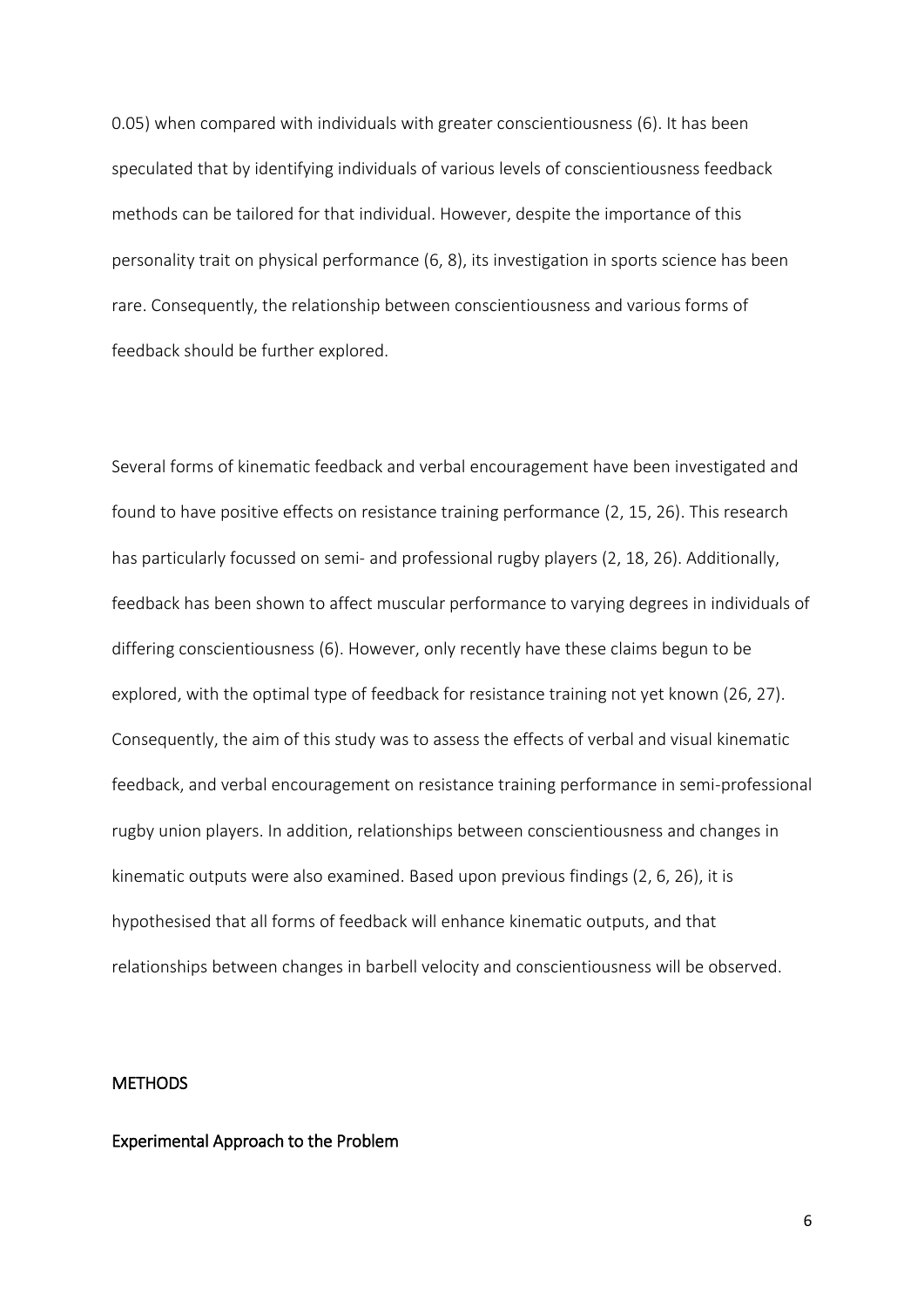Before the first testing occasion, 12 semi-professional rugby union players were required to complete a questionnaire which assessed conscientiousness. Subjects then performed a set of 10 repetitions with no feedback (i.e. control), verbal kinematic feedback, visual kinematic feedback, and verbal encouragement in a randomised crossover design. Each condition (control, verbal kinematic, visual kinematic, and verbal encouragement) was separated by three to four days. Differences in average barbell concentric velocity during each feedback condition (compared to control) were then related to reported levels of conscientiousness.

#### Subjects

A convenience sample of twelve male semi-professional rugby union players (mean ± SD; age:  $21.8 \pm 0.9$  yrs; height:  $1.83 \pm 0.08$  cm; body mass:  $94.2 \pm 8.7$  kg; three repetition maximum (3RM) back squat: 142.9 ± 19.4 kg) from a British Colleges and University rugby union team in the United Kingdom volunteered to participate in this study. Testing took place in the last week of July and first two weeks of August (which is at the start of the British Universities and Colleges Super Rugby pre-season). All subjects had completed a standardised off-season training programme for the previous eight weeks, and had at least two years resistance training experience (23). All subjects were informed of the risks and benefits of this study and signed a consent document prior to commencement. Prior to approaching potential subjects, all experimental procedures were approved by the Leeds Beckett University ethics committee.

### Experimental Procedures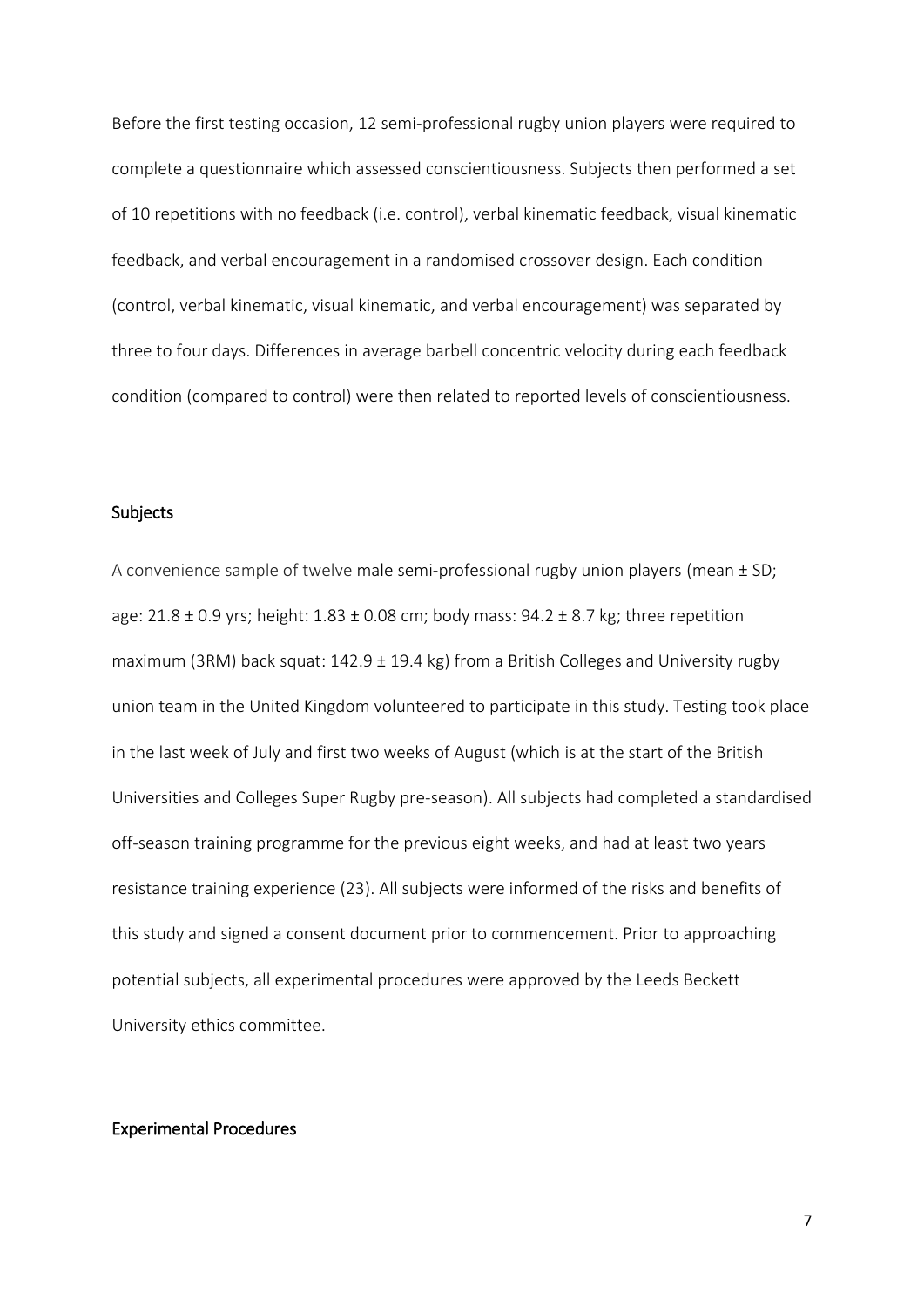All testing was conducted during the rugby union pre-season (i.e. July-August), at the same time of day (0900 - 0945 hours), three to four days apart (i.e. Monday and Thursday), with at least 48 hours active rest prior to testing procedures. Subjects were instructed to maintain normal dietary habits in the 24 hours prior to all testing, with caffeine not being consumed in the 12 hours before. All subjects completed a familiarisation and testing session that included anthropometric and 3RM back squat strength assessments. All four conditions were then completed in a randomised crossover order which was decided through computer-generated random numbering. All sessions consisted of a standardised warm-up and one set of 10 repetitions of the back squat at 75% of 3RM. This intensity and repetition scheme were selected as they have previously been used to assess the effects of visual kinematic feedback on resistance training performance (26, 27). The verbal kinematic feedback condition consisted of the lead researcher standing perpendicular to the subject and verbally stating the mean concentric barbell velocity (which was recorded on an iPad (iPad Pro, Apple Inc., Cupertino, California, USA)) at a volume slightly greater than conversation volume (2). The visual kinematic feedback condition consisted of the subject completing 10 repetitions with an iPad (placed approximately one metre away) displaying mean concentric velocity (m·s<sup>-1</sup>) directly in front of them at standing eye level (26, 27). The verbal encouragement condition consisted of the lead researcher standing perpendicular to the subject and supplying standardized verbally encouraging statements during repetitions two to nine (i.e. repetition two: "Way to go!"; repetition three: "Come on!"; repetition four: "Good job!"; repetition five: "Excellent!"; repetition six: "Come on, push it!"; repetition seven: "Keep it up!"; repetition eight: "Push it!"; and repetition nine: "Let's go!"). These phrases were chosen as they have previously been shown to improve physical performance (1). All verbal encouragement was at a volume slightly louder than normal conversation volume. This was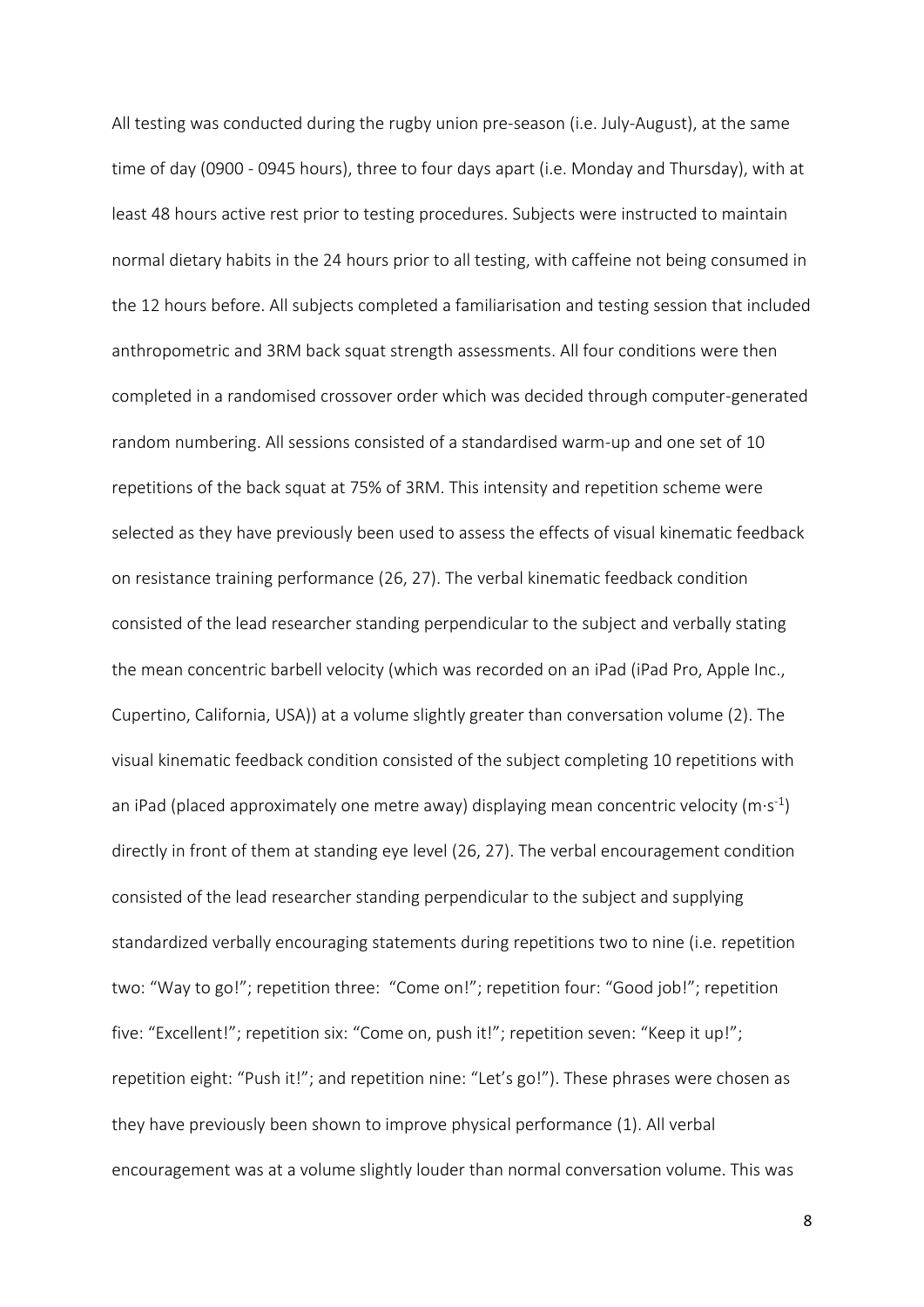to offset the noise that occurs within a gymnasium and has previously been used by Argus et al. (2). Finally, the control condition consisted of the subjects completing all 10 repetitions without any type of feedback or encouragement. Mean concentric velocity was recorded via the back squat in each condition using a linear position transducer due to its common use in resistance training programmes and use as a monitoring tool (3, 26).

#### *Lower-body Strength Assessment*

One week prior to the initiation of testing the effects of feedback and verbal encouragement on performance, the 3RM back squat was assessed using the same protocol that has been used in other semi-professional rugby union players (22, 25). With the bar resting upon the upper trapezius, subjects lowered themselves so that the top of the knee was parallel with the fold between the torso and thigh; visually monitored by the lead researcher. The heels were to remain in contact with the floor, while the torso was to remain upright. The eccentric portion of the squat was two seconds, with a one second pause at the bottom of the movement. The concentric portion of the exercise was instructed to be as "forceful and powerful" as possible (24). On completion of the maximal strength testing, 75% of each subject's 3RM back squat was calculated.

## *Assessment of conscientiousness*

On the same day as the maximal 3RM back squat testing but before any physical exercise was completed, a short form of the Five Factor Personality Inventory (FFPI) was employed to assess individual levels of conscientiousness (17). To isolate conscientiousness within this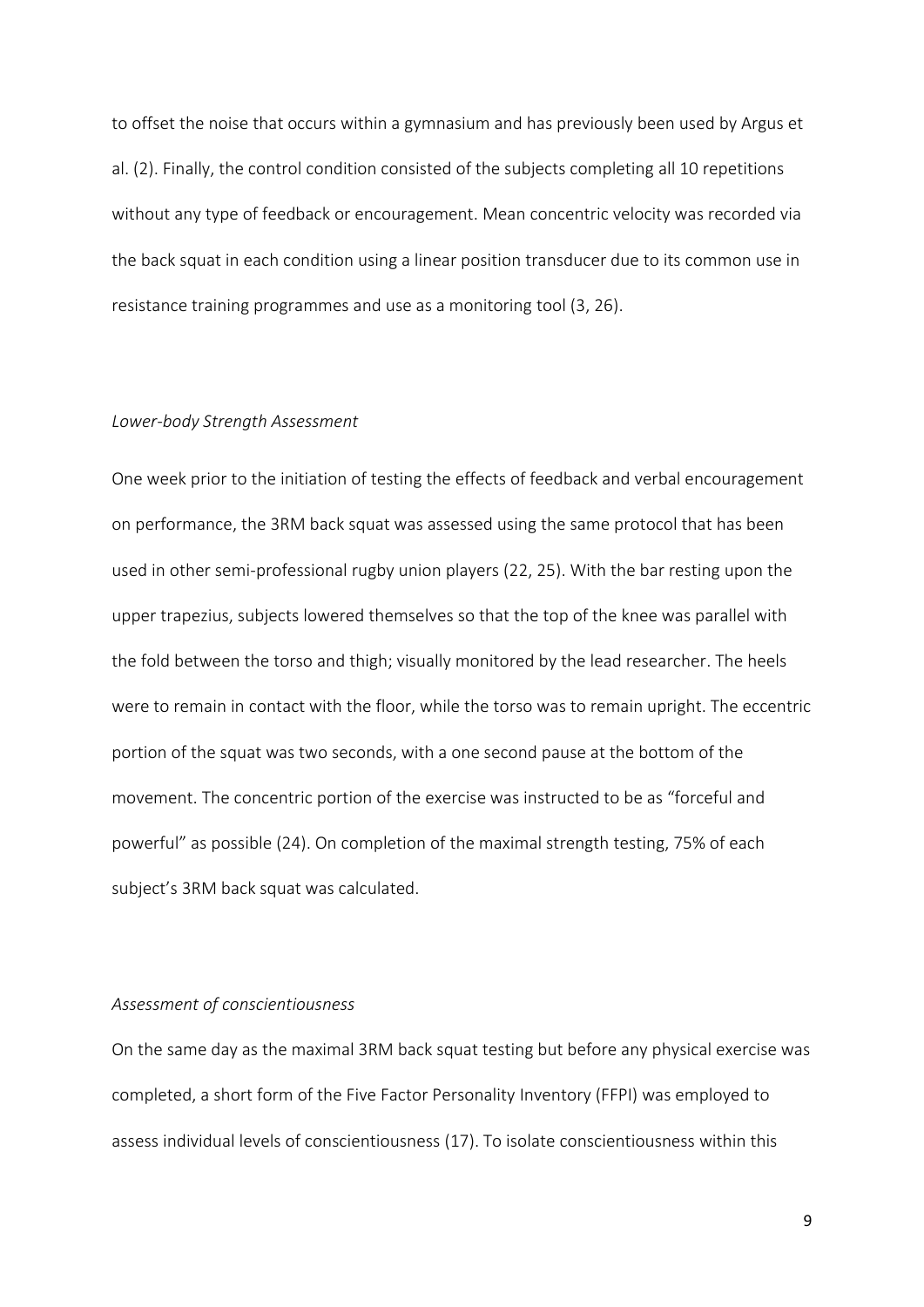study, only the conscientiousness subscale was utilised. Previous research from Binboga, et al. (6) have used similar methodology to assess this trait in sports science. Internal consistency coefficients for the conscientiousness personality trait has reported satisfactory levels at 0.77 (17).

#### *Experimental Trials*

Following a standardised warm up that involved dynamic movements and stretches, all subjects completed a single set of the back squat at 75% of 3RM. All repetitions in each condition were required to be completed in the same manner as the lower-body strength assessment, with the concentric phase again instructed to be as "forceful and powerful" as possible. Mean concentric velocity was obtained from a GymAware (Kinetic Performance Technology, Canberra, Australia) linear position transducer which sampled at 50Hz. The numerical value of each repetition's velocity was calculated and transmitted to an iPad and provided either verbally or visually to the participant. During the verbal encouragement condition, the encouraging statement for each specific repetition (refer to Experimental Procedures) was provided at the beginning of the concentric portion of repetitions two to nine (1). These were standardized across subjects for timing, content, and frequency. Finally, when completing the control condition subjects did not receive feedback or any verbal encouragement.

#### Statistical Analyses

Data are presented as mean ± SD, mean ± 90%CI, or as Spearman's rank correlation coefficient. Prior to analysis, kinematic data that was used to assess differences between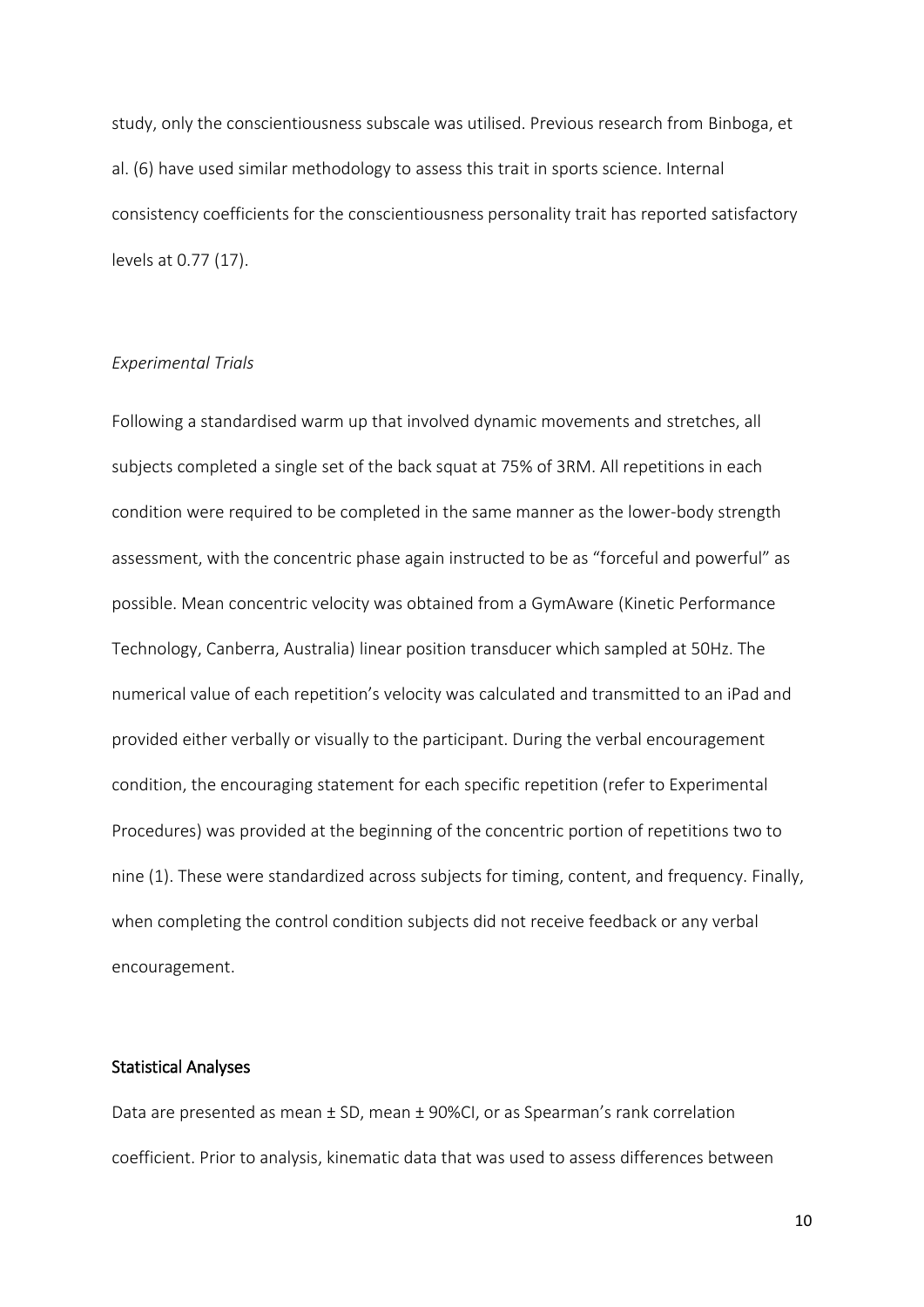feedback conditions were log-transformed to reduce bias arising from non-uniformity error, and then analysed for practical significance using magnitude-based inferences (11). The chance of the mean concentric velocity being lower, similar, or greater than the smallest worthwhile difference (i.e. 0.2 x between participant difference) was calculated using an online spreadsheet (13). Between condition differences were then further assessed using an additional spreadsheet (12). The probability that the magnitude of the change was greater than the smallest worthwhile change was rated as <0.5%, *almost certainly not*; 0.5-5%, *very unlikely*; 5-25%, *unlikely*; 25-75%, *possibly*; 75-95%, *likely*; 95-99.5%, *very likely*; >99.5% *almost certainly* (11). Differences less than the smallest worthwhile change were described as *trivial*. In cases where the 90% CI crossed the lower and upper boundary of the smallest worthwhile change, the magnitude of the difference was described as *unclear (22)*. ES thresholds were set at <0.2 (*trivial)*, 0.2-0.6 (*small*), 0.6-1.2 (*large)*, and 1.2-2.0 (*very large*) (11). These thresholds were selected as they have previously been used to describe changes in kinematic outputs when resistance training in manuscripts relating to visual and verbal feedback (2, 18, 26). Spearman's rank correlation coefficient was used to assess relationships between change scores (i.e. differences in set mean concentric velocity between control and intervention conditions) and subject conscientiousness scores. This was due to the relatively small sample size and poor distribution of the conscientiousness scores. Descriptor thresholds were set at; 0.0-0.1 (*trivial*) 0.11-0.3 (*small*), 0.31-0.49 (*moderate*), 0.50-0.69 (*large*), 0.71-0.9 (*very large*), and 0.91-1 (*nearly perfect*) (5).

#### RESULTS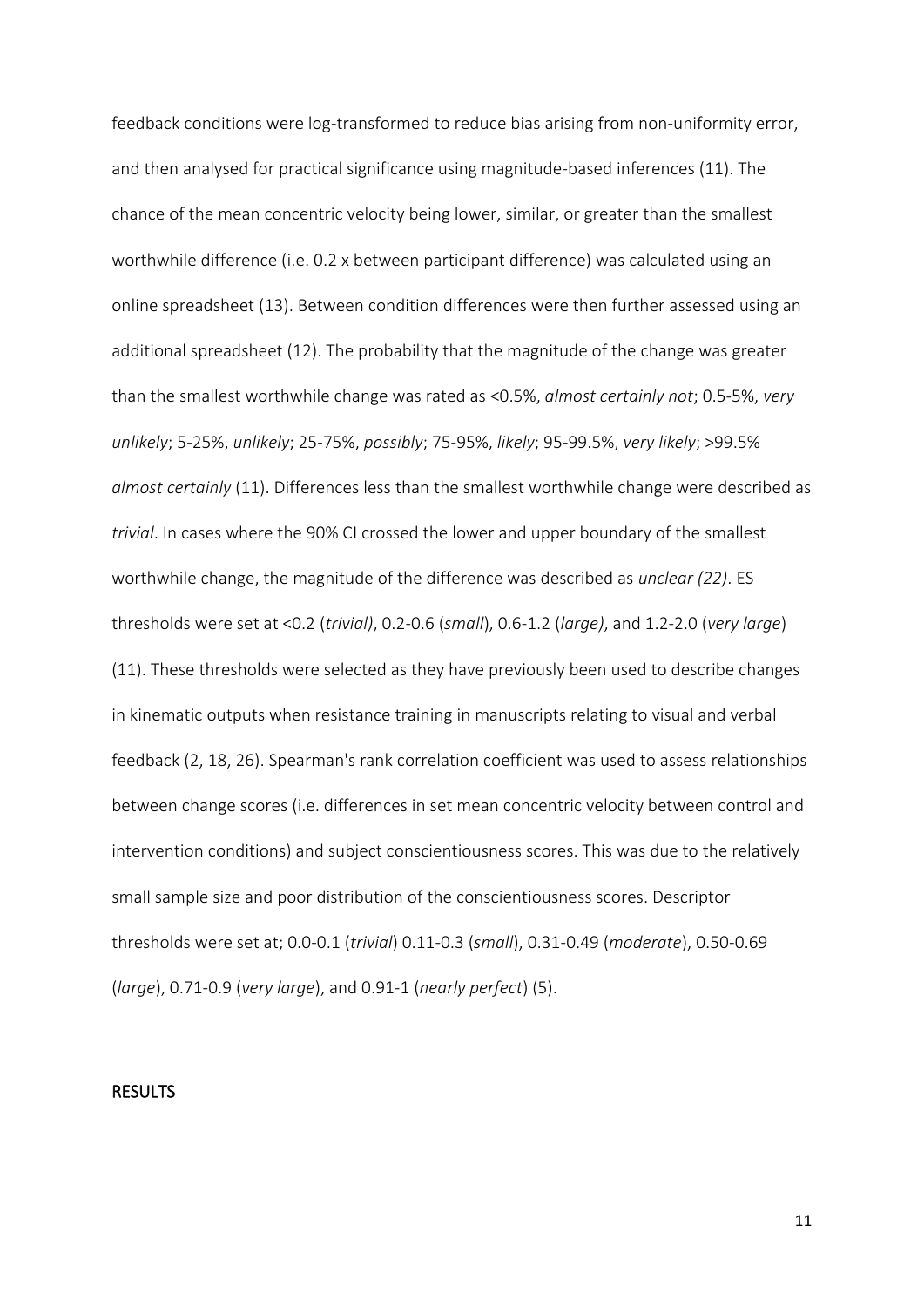Figure one shows the mean concentric velocity  $(m \cdot s^{-1})$  of each repetition during the four conditions. Additionally, average concentric velocity (mean ± SD) of the entire set (i.e. control (0.61  $\pm$  0.04), verbal (0.64  $\pm$  0.03) and visual (0.64  $\pm$  0.04) kinematic, and verbal encouragement (0.64 ± 0.04)) conditions are reported. *Almost certainly* greater (ES±90%CI) average mean concentric velocity across the ten repetitions were found when verbal (0.86  $\pm$ 0.21) and visual (0.77  $\pm$  0.19) kinematic feedback, and verbal encouragement (0.74  $\pm$  0.22) were compared with the control condition. Table one shows the ES (±90%CI) and inference of each repetition when compared to the control. Between the three feedback conditions, *trivial* or *unclear* outcomes were found across all repetitions apart from number 10. During the final repetition s*mall, possible* to *likely* increases in mean concentric velocity were observed in the verbal kinematic condition when compared to the visual kinematic (0.25  $\pm$ 0.43) and the verbal encouragement (0.37  $\pm$  0.42) conditions, respectively.

\*\*\*Insert figure 1 here\*\*\*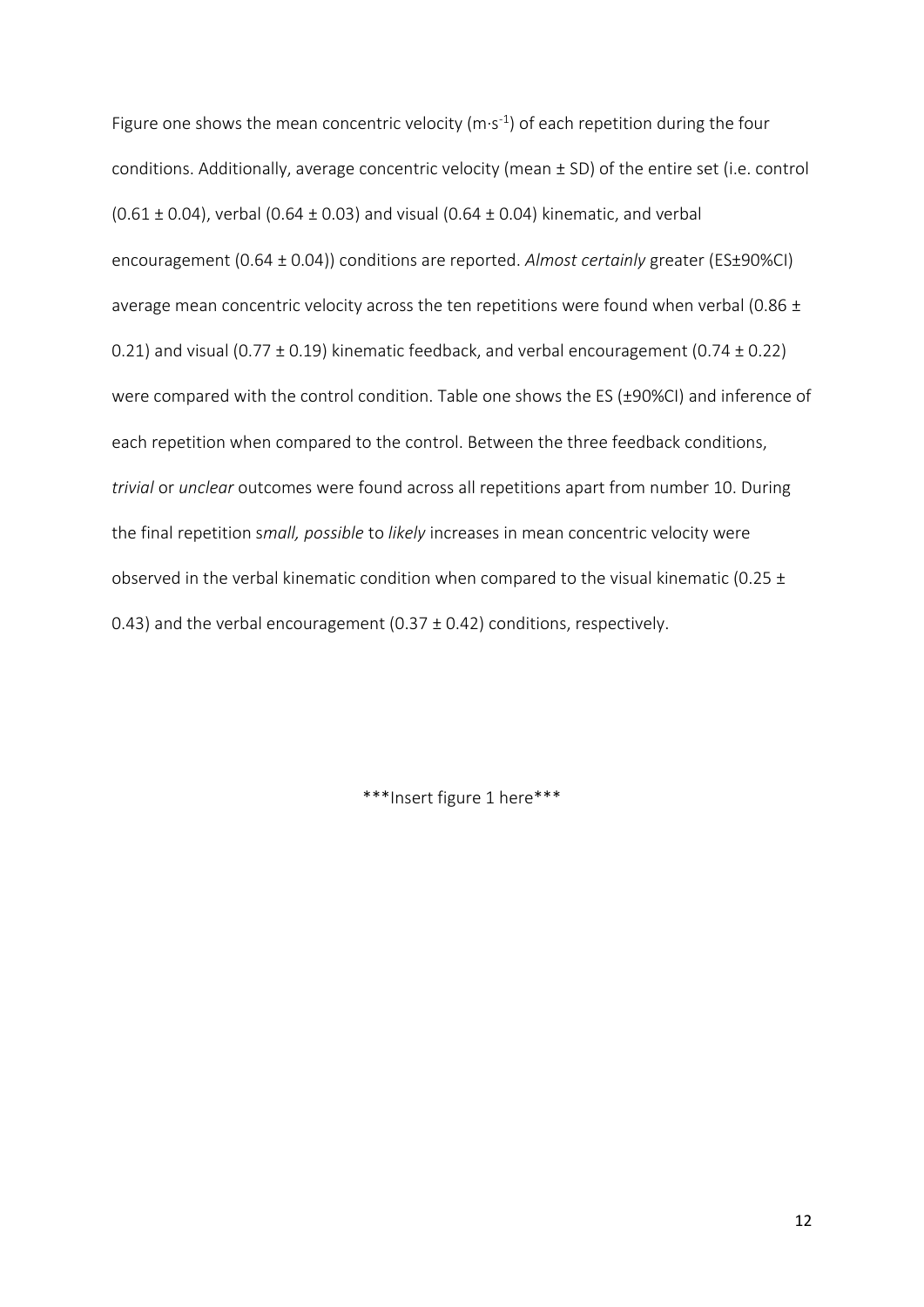#### \*\*\*Insert table 1 here\*\*\*

Conscientiousness was found to have *small* and *moderate* inverse relationships with the provision of verbal kinematic feedback (*r* = -0.24) and visual kinematic feedback (*r* = -0.44), respectively. However, levels of conscientiousness were found to have *large* inverse relationship with change scores in the verbal encouragement (*r* = -0.52) condition.

## **DISCUSSION**

The aim of this study was to assess the effects of different forms of kinematic feedback and verbal encouragement on resistance training performance in semi-professional rugby union players. Furthermore, this study assessed the relationship between conscientiousness and changes in barbell velocity when provided kinematic feedback or verbal encouragement. The primary findings from this study showed that *moderate* improvements in barbell concentric velocity occur when feedback or encouragement is supplied. Furthermore, there are *possible* to *likely trivial* differences between the different forms of feedback and encouragement. Additionally, it was found that conscientiousness had *large* inverse relationships with improvements in average set concentric velocity when subjects were supplied verbal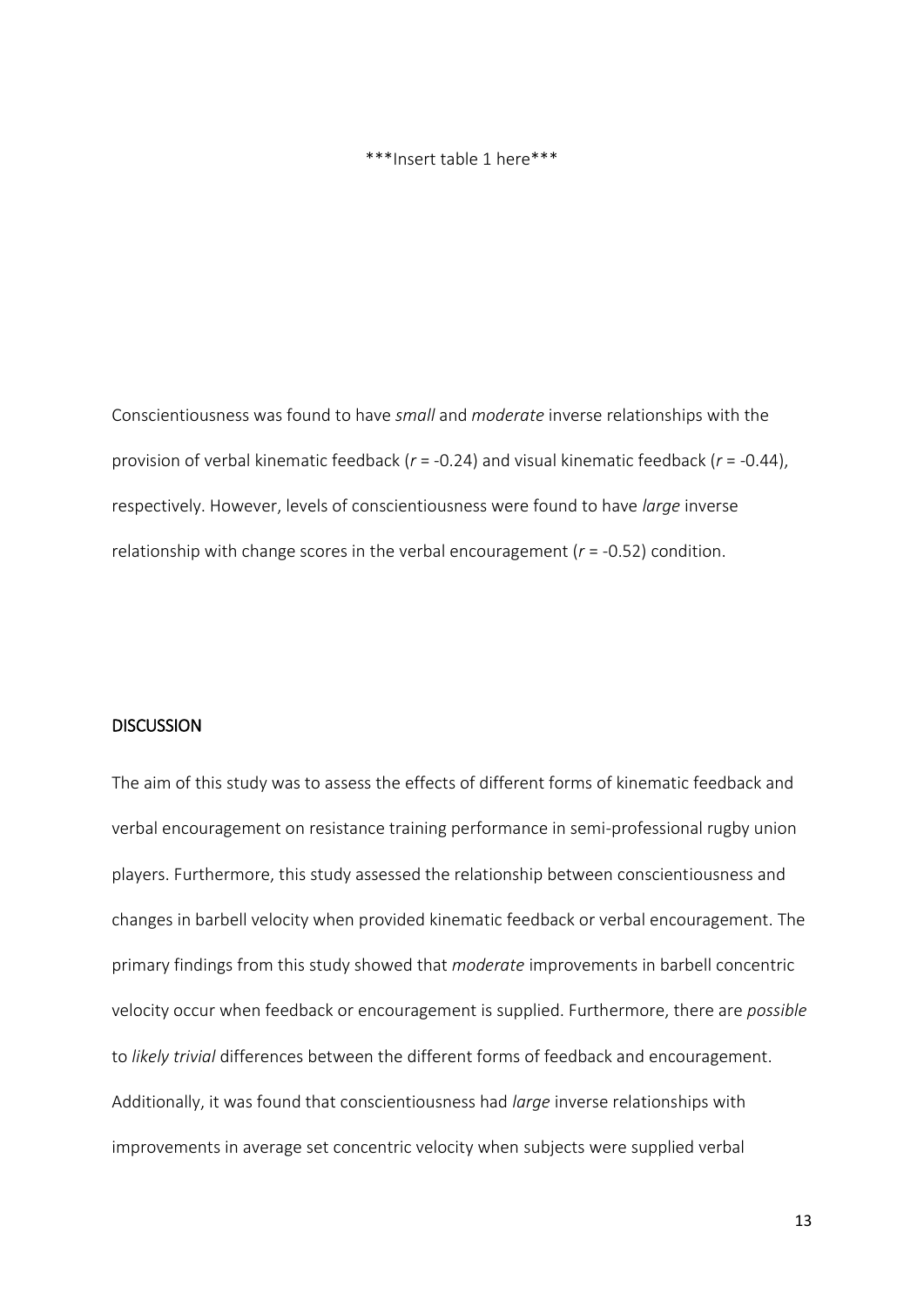encouragement. This study highlights the complex link between physical performance and conscientiousness and demonstrates the importance of kinematic feedback and/or encouragement when working alongside athletes.

Mean concentric velocity across all repetitions in the verbal kinematic condition showed a 6.6% improvement when compared to the control condition. These improvements support previous research from Argus et al. (2), however are of a greater magnitude. These larger improvements may be due to the training status of the subjects involved (i.e. semiprofessional) with research from Argus et al. (2) using elite, professional rugby union players. It has previously been detailed that training status can affect motor unit recruitment (2, 9), with more highly trained athletes being able to recruit a greater relative percentage than their lesser trained counterparts. Additionally, the greater improvements reported in the current study may also be due to exercise selection (i.e. back squat compared to the barbell bench throw). When providing verbal kinematic feedback, Argus et al. (2) utilised the barbell bench throw which utilises a relatively smaller muscle mass than the back squat. This supports previous speculation that exercises that utilise larger amounts of muscle mass may have greater scope for improvement (2). Consequently, it is suggested that feedback is provided during large, multi-joint exercises, that require increased kinematic outputs.

Like the verbal kinematic condition, visual feedback of mean concentric velocity was shown to provide a *moderate* beneficial effect when performing the back squat. This follows previous research by Weakley et al. (26) who has demonstrated an attenuation of velocity when visual feedback is provided during resistance training. This finding may be of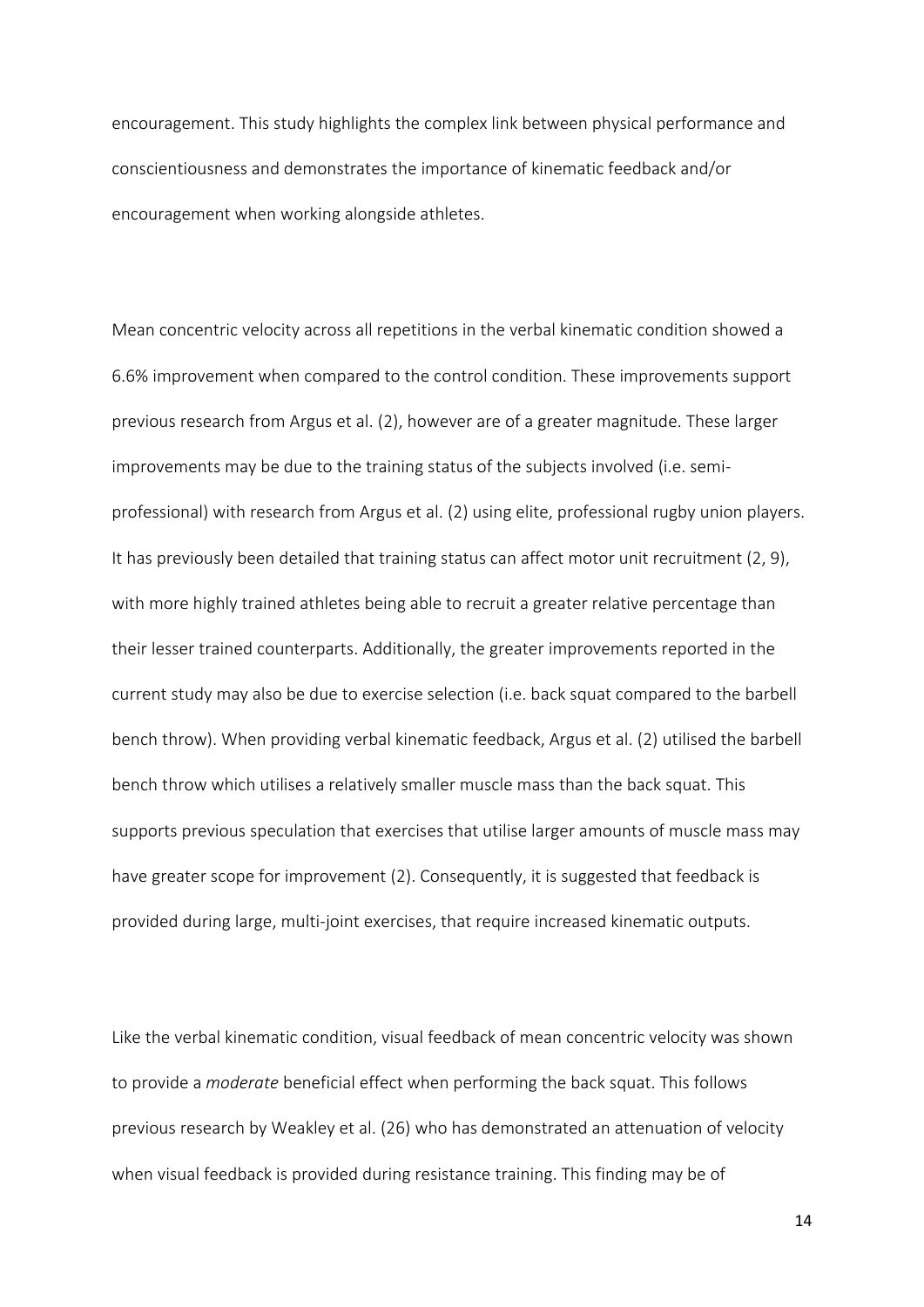importance for the practitioner as it suggests that kinematic feedback that is being supplied through a monitor can stimulate an athlete and enhance physical performance. It is known that external interest in an athletes training can promote kinematic outcomes (14), therefore by having an automated process that records and delivers kinematic feedback the practitioner may be able to spend additional time with individuals who require greater attention. Accordingly, the provision of a monitoring system that supplies resistance training outcomes to athletes (e.g. mean concentric velocity from a linear position transducer) may provide additional support when practitioners are coaching multiple athletes during a training session.

Verbal encouragement in the present study showed *moderate* improvements in mean concentric barbell velocity across the set when compared to the control condition. This corroborates with previous work by McNair, et al. (15) who has shown that when positive reinforcing statements are provided (e.g. "Come on, you can do it!") significant improvements in physical performance occur. When exercising, positive dissociative statements have been found to improve performance by changing focus from the physical sensations (e.g. pain, breathing) of exercise and onto the encouragement that was provided (1). Additionally, by having the researcher available and showing active interest in the exercise, performance may be positively reinforced by the subject wanting to appear favourable and ensuring maximal effort is applied. Nevertheless, despite the mechanism that has improved performance, it appears that encouraging statements promote comparable improvements in acute barbell velocity when compared to being provided kinematic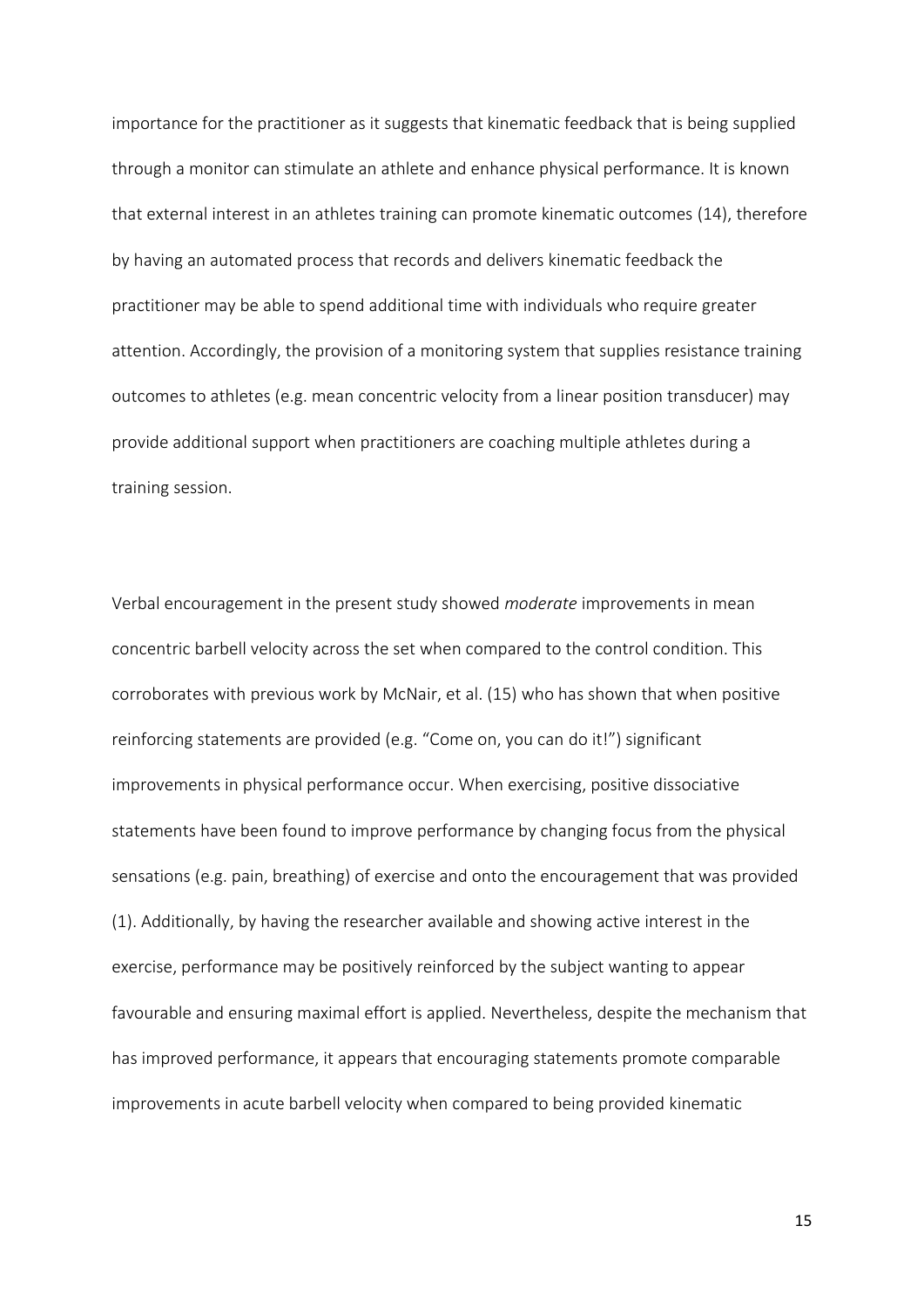feedback. This should be noted by practitioners as it demonstrates the importance of providing encouragement and feedback to athletes even in modest surroundings.

When provided augmented kinematic feedback, self-reported levels of conscientiousness were found to have *small* (i.e. verbal kinematic feedback) and *moderate* (i.e. visual kinematic feedback) inverse relationships with improvements in mean set concentric velocity. However, a *large* inverse relationship was found between differences in average set concentric velocity (when compared with control) and conscientiousness when individuals were provided verbally encouraging statements. This suggests that individuals with low conscientiousness may benefit to a greater extent from verbal encouragement when resistance training. These findings support earlier research by Binboga, et al. (6) who have shown that verbal encouragement can enhance maximal voluntary contraction in athletes with low levels of conscientiousness. It has been suggested that these improvements in physical performance occur as individuals with lower levels of conscientiousness may also exhibit lower commitment and persistence during strenuous tasks (8). Consequently, it is suggested that verbal encouragement is provided to athletes who exhibit low conscientiousness. These findings suggest that practitioners may want to assess personality traits (e.g. conscientiousness) of their athletes for understanding how best to provide feedback when coaching.

While this study is the first to compare the effects of varying forms of feedback on physical performance and conscientiousness measures, it is not without its limitations that might reduce its application to real life practice. Due to the nature of the research question, it is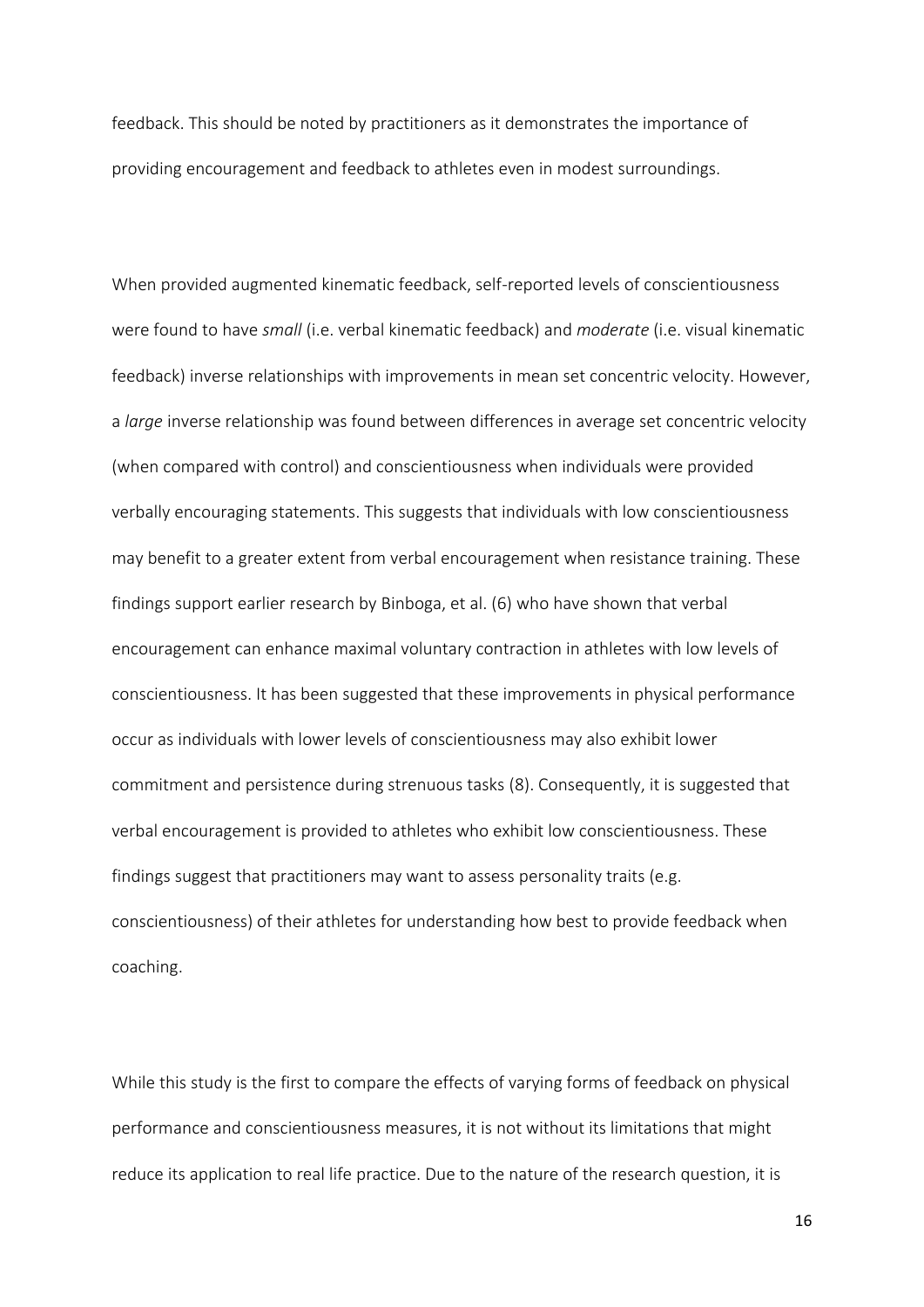unknown whether differing exercises show differing physical responses to feedback and encouragement. Previous research has shown that professional male rugby union players demonstrate enhanced performance in the bench throw when being supplied verbal kinematic feedback (2), yet further investigation is still necessary to quantify the effects across a range of exercises. Additionally, the training adaptations that occur from these improved neuromuscular responses are still unknown. Previous research (2, 26) has speculated that improved kinematic outputs may enhance training "quality" and corresponding adaptation. However, due to this study investigating the acute responses from various forms of feedback, improvements in physical performance are still speculative.

In conclusion, this study presents and compares the effects of various forms of feedback when completing the back squat in semi-professional rugby union athletes. Furthermore, this study has assessed relationships between levels of conscientiousness and improvements in back squat mean concentric velocity performance. Findings showed that regardless of the manner in which feedback is provided, neuromuscular performance is enhanced and the natural decline in velocity that occurs with fatigue is attenuated. Additionally, it was shown that verbally encouraging statements had the strongest relationship with improvements in mean barbell velocity and reported conscientiousness. Consequently, it is advised that practitioners supply feedback to athletes when resistance training. This can be through verbal or visual kinematic feedback, or by verbally encouraging an individual as they train. However, the provision of verbal encouragement may be of greatest benefit for individuals who demonstrate low levels of conscientiousness.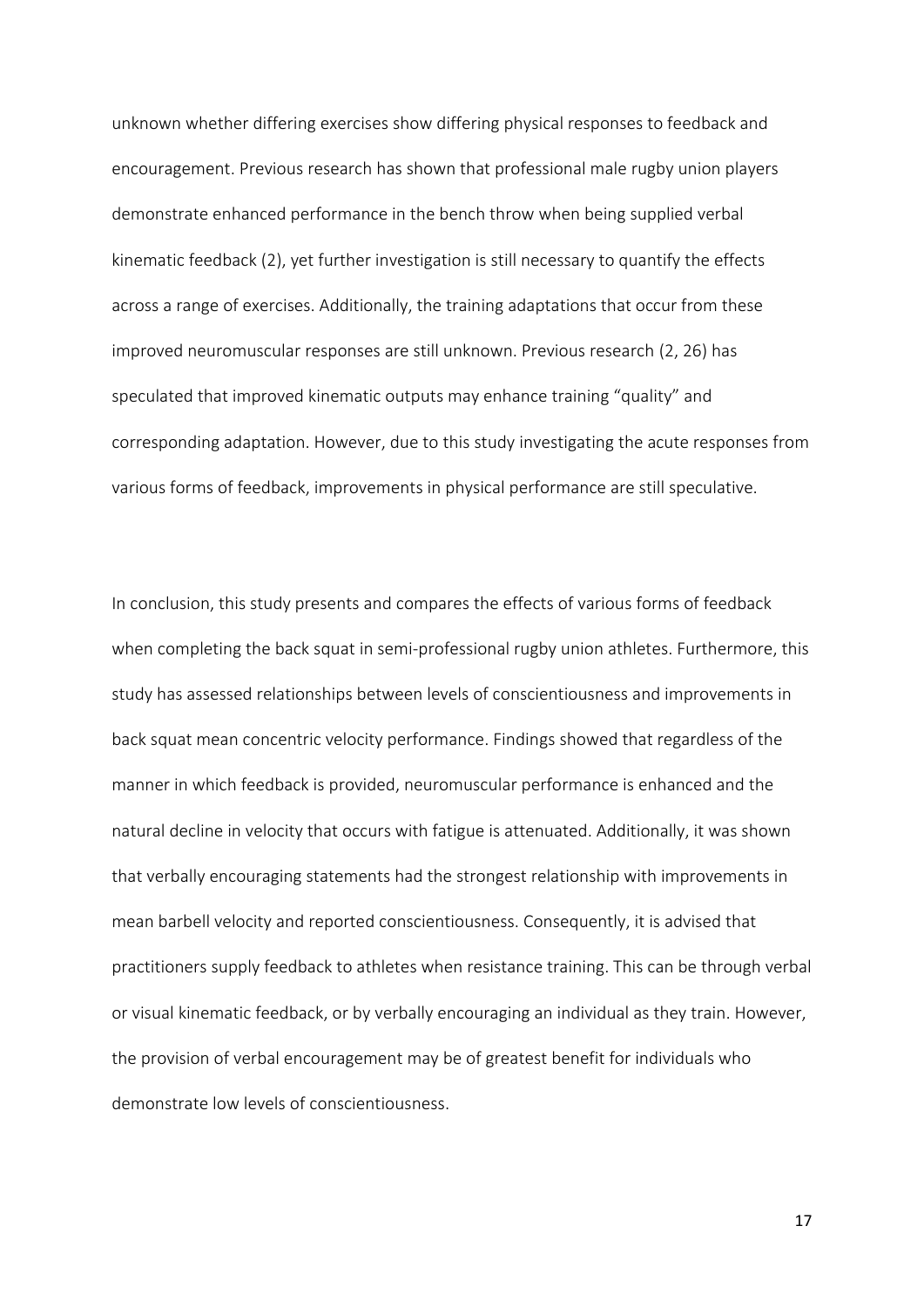#### PRACTICAL APPLICATION

Based on the current findings, the provision of kinematic feedback and encouraging statements can cause substantial attenuation of velocity across a set of the barbell back squat. It should be noted that these improvements occur irrespective of delivery method. Consequently, practitioners should ensure that when athletes are training, kinematic feedback or positive encouragement is provided. However, each method may have distinct benefits in various surroundings. For example, when utilising velocity-based thresholds (e.g. set termination occurs when participant concentric velocity dips below 0.40 m·s<sup>-1</sup>), the provision of verbal kinematic feedback may be of use. Alternatively, in settings where there is a large number of athletes training at once, setting up a monitor so that an athlete can visually observe their barbell velocity may enable a coach to assist other athletes who require additional support. Finally, the use of verbal encouragement can be used when technology is not present. Coaches and athletes alike can employ this method to support or encourage performance. This may be particularly useful in athletes with low levels of conscientiousness.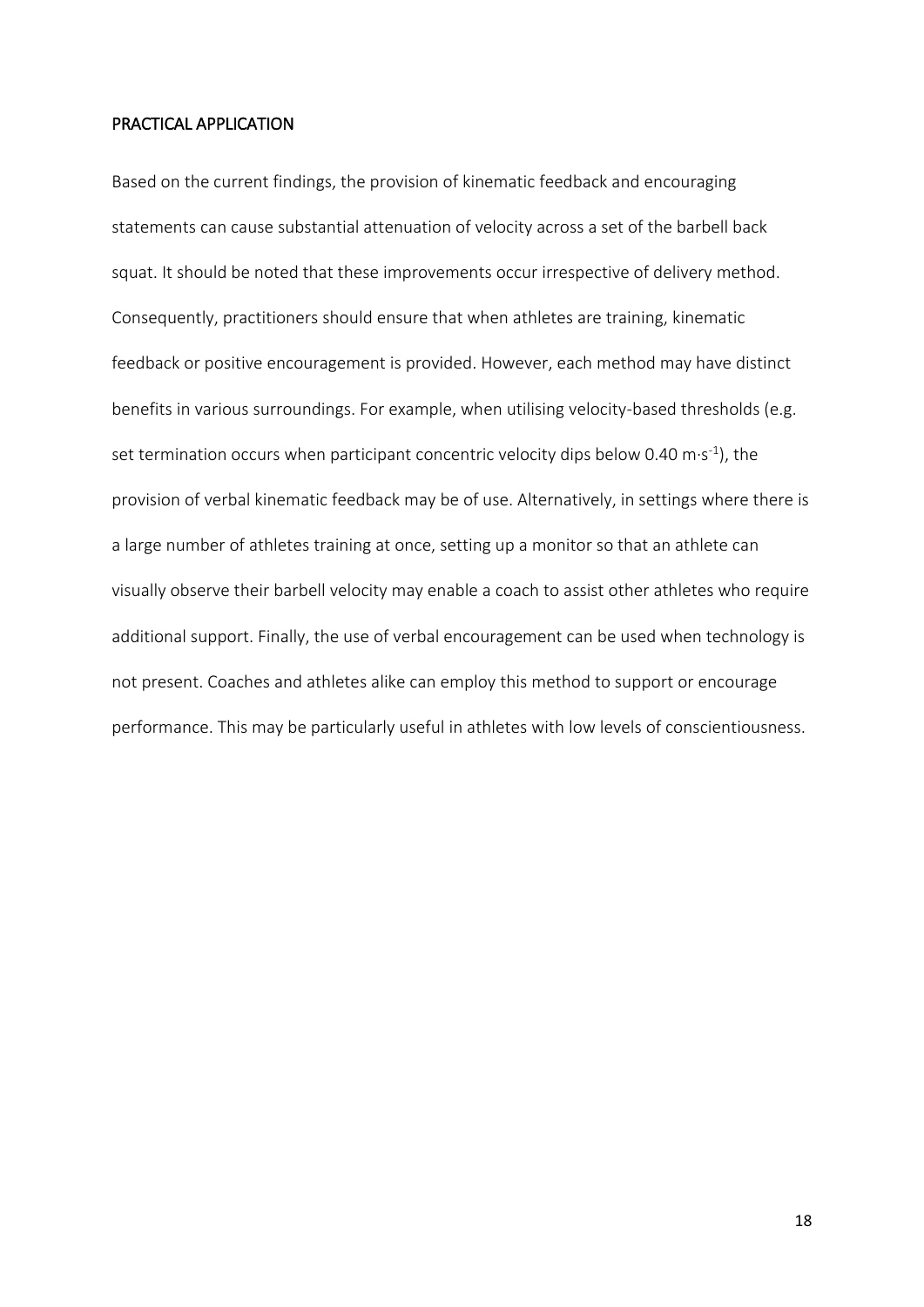# **REFERENCES**

- 1. Andreacci JL, LeMura LM, Cohen SL, Urbansky EA, Chelland SA, and Von Duvillard SP. The effects of frequency of encouragement on performance during maximal exercise testing. *J Sport Sci* 20: 345-352, 2002.
- 2. Argus CK, Gill ND, Keogh JW, and Hopkins WG. Acute effects of verbal feedback on upper-body performance in elite athletes. *J Strength Cond Res* 25: 3282-3287, 2011.
- 3. Banyard HG, Nosaka K, and Haff GG. Reliability and Validity of the Load–velocity Relationship to Predict the 1rm Back Squat. *J Strength Cond Res* 31: 1897-1904, 2017.
- 4. Barrick MR, Mount MK, and Strauss JP. Conscientiousness and performance of sales representatives: Test of the mediating effects of goal setting. *J App Psychol* 78: 715, 1993.
- 5. Batterham AM and Hopkins WG. Making meaningful inferences about magnitudes. *Int J Sports Physiol Perform* 1: 50-57, 2006.
- 6. Binboga E, Tok S, Catikkas F, Guven S, and Dane S. The effects of verbal encouragement and conscientiousness on maximal voluntary contraction of the triceps surae muscle in elite athletes. *J Sport Sci* 31: 982-988, 2013.
- 7. Campenella B, Mattacola CG, and Kimura IF. Effect of visual feedback and verbal encouragement on concentric quadriceps and hamstrings peak torque of males and females. *Isokinet Exer Sci* 8: 1-6, 2000.
- 8. Cianci AM, Klein HJ, and Seijts GH. The effect of negative feedback on tension and subsequent performance: the main and interactive effects of goal content and conscientiousness. *J App Psych* 95: 618-630, 2010.
- 9. Cutsem M, Duchateau J, and Hainaut K. Changes in single motor unit behaviour contribute to the increase in contraction speed after dynamic training in humans. *J of physiol* 513: 295-305, 1998.
- 10. Harries SK, Lubans DR, and Callister R. Resistance training to improve power and sports performance in adolescent athletes: a systematic review and meta-analysis. *J Sci Med Sport* 15: 532-540, 2012.
- 11. Hopkins W, Marshall S, Batterham A, and Hanin J. Progressive statistics for studies in sports medicine and exercise science. *Medicine and Science in Sports and Exercise* 41: 3, 2009.
- 12. Hopkins WG. A spreadsheet for combining outcomes from several subject groups. *Sportsci* 10: 50-53 2006.
- 13. Hopkins WG. Spreadsheets for analysis of controlled trials with adjustment for a predictor. *Sportsci* 10: 46-50, 2006.
- 14. Keller M, Lauber B, Gehring D, Leukel C, and Taube W. Jump performance and augmented feedback: Immediate benefits and long-term training effects. *Human Mov Sci* 36: 177-189, 2014.
- 15. McNair PJ, Depledge J, Brettkelly M, and Stanley SN. Verbal encouragement: effects on maximum effort voluntary muscle: action. *Br J Sports Med* 30: 243-245, 1996.
- 16. Pareja‐Blanco F, Rodríguez‐Rosell D, Sánchez‐Medina L, Sanchis‐Moysi J, Dorado C, Mora‐Custodio R, Yáñez‐García J, Morales‐Alamo D, Pérez‐Suárez I, and Calbet J. Effects of velocity loss during resistance training on athletic performance, strength gains and muscle adaptations. *Scand J Med Sci Sports* 27: 724-735, 2017.
- 17. Rammstedt B and John OP. Measuring personality in one minute or less: A 10-item short version of the Big Five Inventory in English and German. *J Res Person* 41: 203- 212, 2007.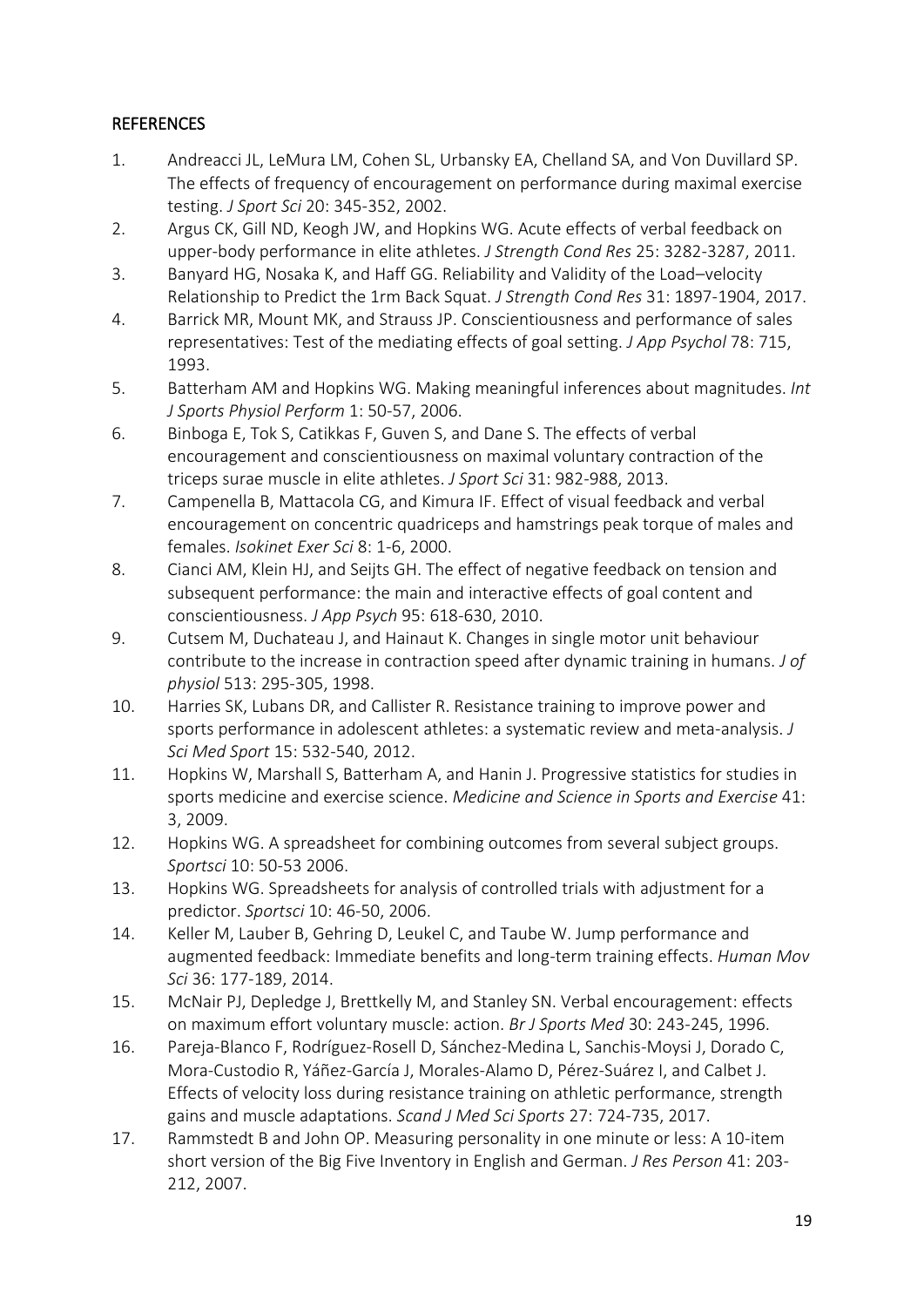- 18. Randell AD, Cronin JB, Keogh JW, Gill ND, and Pedersen MC. Effect of instantaneous performance feedback during 6 weeks of velocity-based resistance training on sportspecific performance tests. *J Strength Cond Res* 25: 87-93, 2011.
- 19. Roe G, Till K, Darrall-Jones J, Phibbs P, Weakley J, Read D, and Jones B. Changes in markers of fatigue following a competitive match in elite academy rugby union players. *South African J Sport Med* 28: 1-4, 2016.
- 20. Smart DJ and Gill ND. Effects of an off-season conditioning program on the physical characteristics of adolescent rugby union players. *J Strength Cond Res* 27: 708-717, 2013.
- 21. Till K, Darrall-Jones J, Weakley J, Roe G, and Jones B. The influence of training age on the annual development of physical qualities within academy rugby league players. *J Strength Cond Res* 31: 2110-2118, 2016.
- 22. Weakley JJ, Till K, Read DB, Phibbs PJ, Roe G, Darrall-Jones J, and Jones BL. The Effects of Superset Configuration on Kinetic, Kinematic, and Perceived Exertion in the Barbell Bench Press. *J Strength Cond Res* Publish Ahead of Print, 2017.
- 23. Weakley JJS, Till K, Darrall-Jones J, Roe GAB, Phibbs PJ, Read DB, and Jones BL. The Influence of Resistance Training Experience on the Between-Day Reliability of Commonly Used Strength Measures in Male Youth Athletes. *J Strength Cond Res* 31: 2005-2010, 2017.
- 24. Weakley JJS, Till K, Darrall-Jones J, Roe GAB, Phibbs PJ, Read DB, and Jones BL. Strength and Conditioning Practices in Adolescent Rugby Players: Relationship with Changes in Physical Qualities. *J Strength Cond Res* Publish Ahead of Print, 2017.
- 25. Weakley JJS, Till K, Read DB, Roe GAB, Darrall-Jones J, Phibbs PJ, and Jones B. The effects of traditional, superset, and tri-set resistance training structures on perceived intensity and physiological responses. *Euro J App Phys* 117: 1877-1889, 2017.
- 26. Weakley JJS, Wilson KM, Till K, Read DB, Darrall-Jones J, Roe GA, Phibbs PJ, and Jones BL. Visual feedback attenuates mean concentric barbell velocity loss, and improves motivation, competitiveness, and perceived workload in male adolescent athletes. *J Strength Cond Res* Publish Ahead of Print, 2017.
- 27. Wilson KM, Helton WS, de Joux NR, Head JR, and Weakley JJ. Real-time quantitative performance feedback during strength exercise improves motivation, competitiveness, mood, and performance. Presented at Proceedings of the Human Factors and Ergonomics Society Annual Meeting. Austin, Texas, United States of America, 2017. p.p. 1546-1550.
- 28. Wulf G and Dufek J. Increased jump height with an external attentional focus is due to augmented force production. *J Mot Behav* 41: 401-409, 2009.
- 29. Wulf G, Dufek JS, Lozano L, and Pettigrew C. Increased jump height and reduced EMG activity with an external focus. *Hum Mov Sci* 29: 440-448, 2010.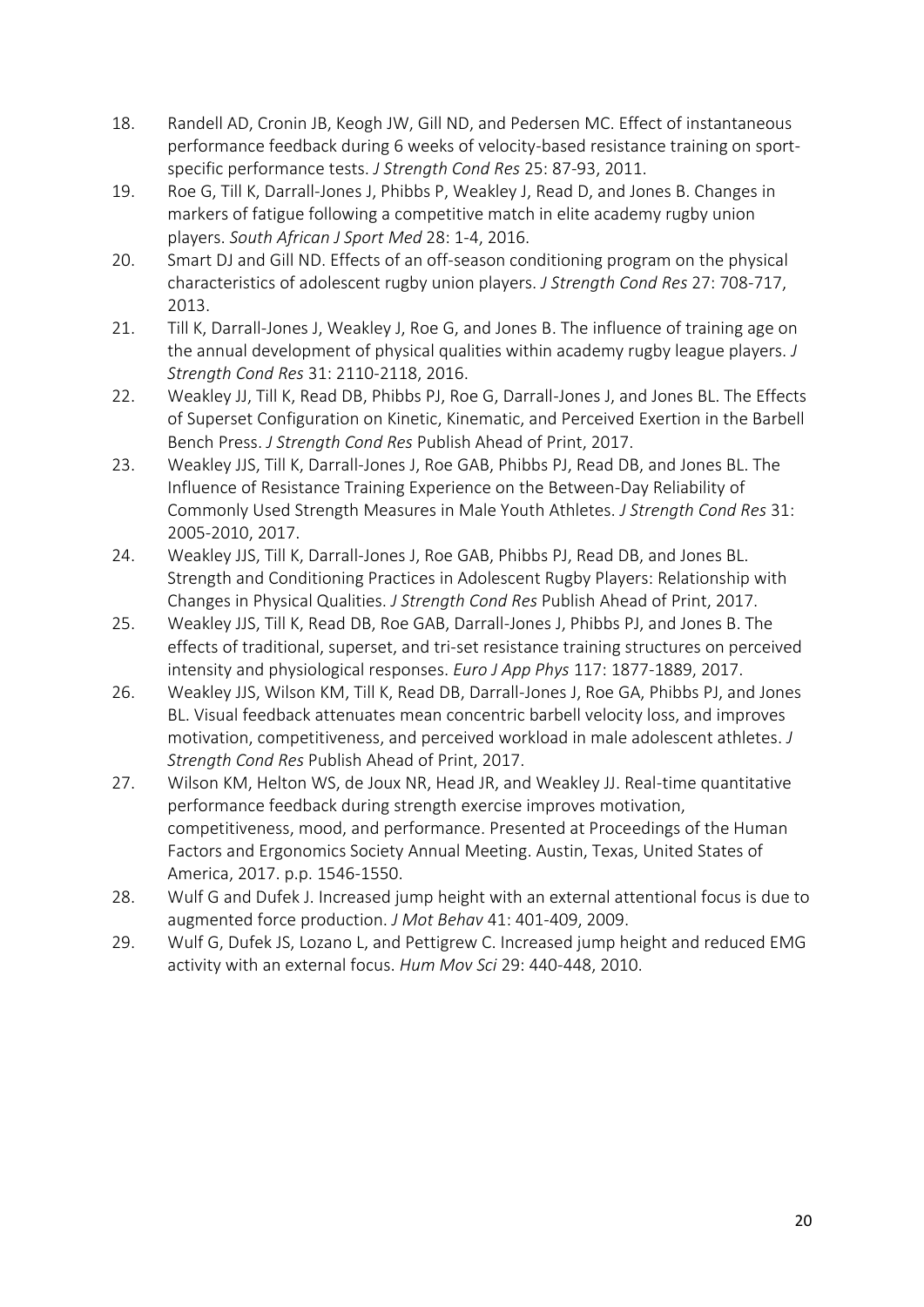Figure 1. Changes in mean concentric velocity (±SD) across 10 repetitions of the barbell back squat when various forms of feedback or encouragement are provided.